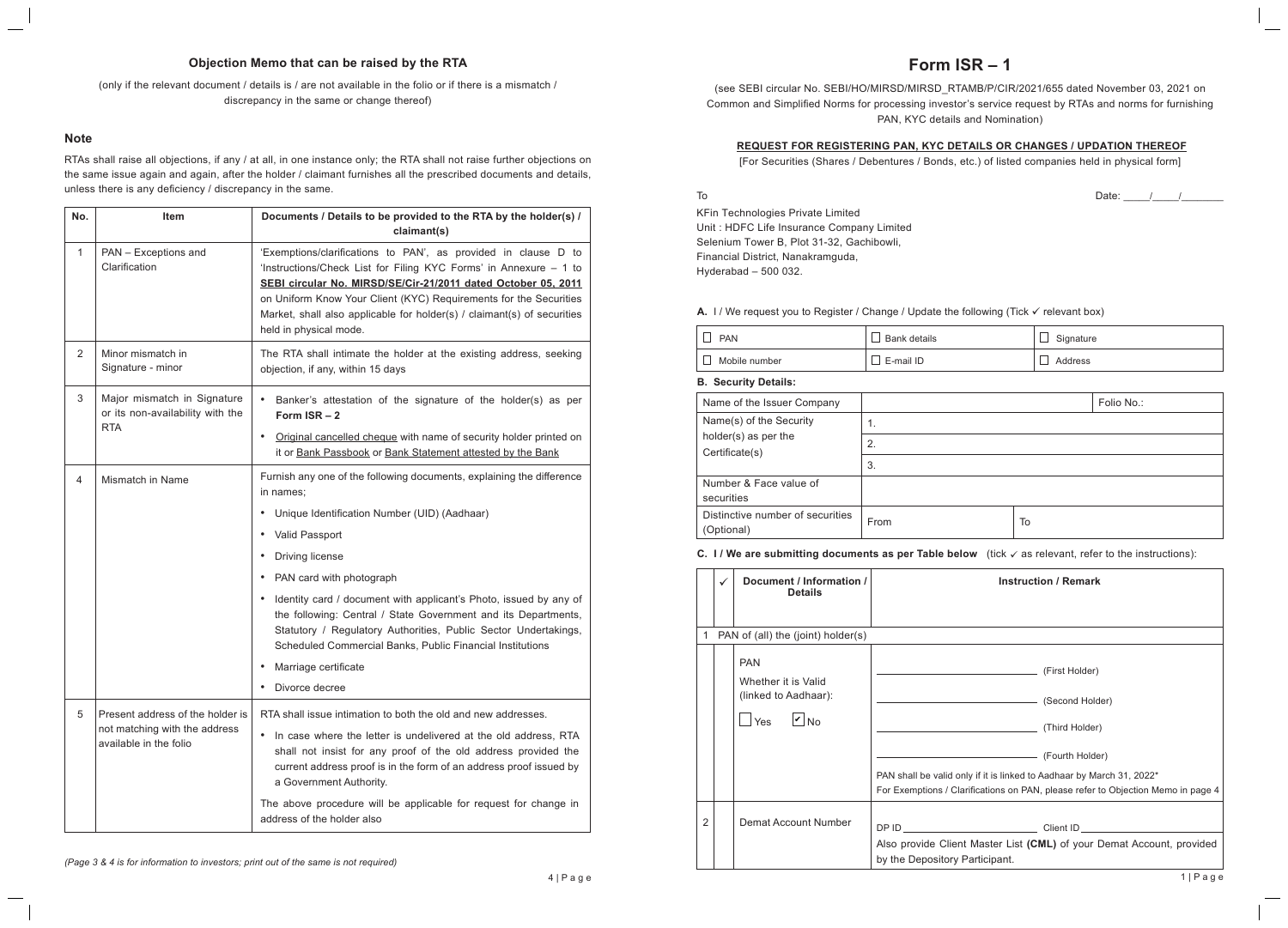| 3 | Proof of Address of the<br>first holder | Any one of the documents, only if there is change in the address;<br>$\Box$ Client Master List (CML) of your Demat Account, provided by DP.<br>□ Valid Passport / Ration Card / Registered Lease or Sale Agreement<br>of Residence / Driving License / Flat Maintenance bill.<br>Utility bills like Telephone Bill (only land line), Electricity bill or Gas<br>$\Box$<br>bill - Not more than 3 months old.<br>$\Box$ Identity card / document with address, issued by any of the following: |  |
|---|-----------------------------------------|-----------------------------------------------------------------------------------------------------------------------------------------------------------------------------------------------------------------------------------------------------------------------------------------------------------------------------------------------------------------------------------------------------------------------------------------------------------------------------------------------|--|
|   |                                         | Central/State Government and its Departments, Statutory / Regulatory<br>Authorities, Public Sector Undertakings, Scheduled Commercial<br>Banks, Public Financial Institutions.                                                                                                                                                                                                                                                                                                                |  |
|   |                                         | $\Box$ For FII / sub account, Power of Attorney given by FII / sub- account<br>to the Custodians (which are duly notarized and / or apostilled or<br>consularised) that gives the registered address should be taken.                                                                                                                                                                                                                                                                         |  |
|   |                                         | $\perp$<br>The proof of address in the name of the spouse.                                                                                                                                                                                                                                                                                                                                                                                                                                    |  |
| 4 | <b>Bank details</b>                     | Provide the following:<br>Original cancelled cheque with name of security holder printed on it<br>or Bank Passbook or Bank Statement attested by the Bank #                                                                                                                                                                                                                                                                                                                                   |  |
|   |                                         |                                                                                                                                                                                                                                                                                                                                                                                                                                                                                               |  |
| 5 | E-mail address #                        |                                                                                                                                                                                                                                                                                                                                                                                                                                                                                               |  |
| 6 | Mobile #                                |                                                                                                                                                                                                                                                                                                                                                                                                                                                                                               |  |

*\* or any date as may be specified by the CBDT (DP: Depository Participant)*

*# In case it is not provided, the details available in the CML will be updated in the folio*

**Authorization:** I / We authorise KFin Technologies Private Limited Limited to update the above PAN and KYC details in my / our folio (s) \_\_\_\_\_\_\_\_\_\_\_\_\_, (use Separate Annexure if extra space is required) in which I / We are the holder(s) (strike off what is not applicable).

**Declaration:** All the above facts stated are true and correct.

|              | Holder 1     | Holder 2 | Holder 3 | Holder 4 |
|--------------|--------------|----------|----------|----------|
| Signature    | $\checkmark$ |          |          |          |
| Name         | $\checkmark$ |          |          |          |
| Full address | $\checkmark$ |          |          |          |
| PIN CODE     | $\checkmark$ |          |          |          |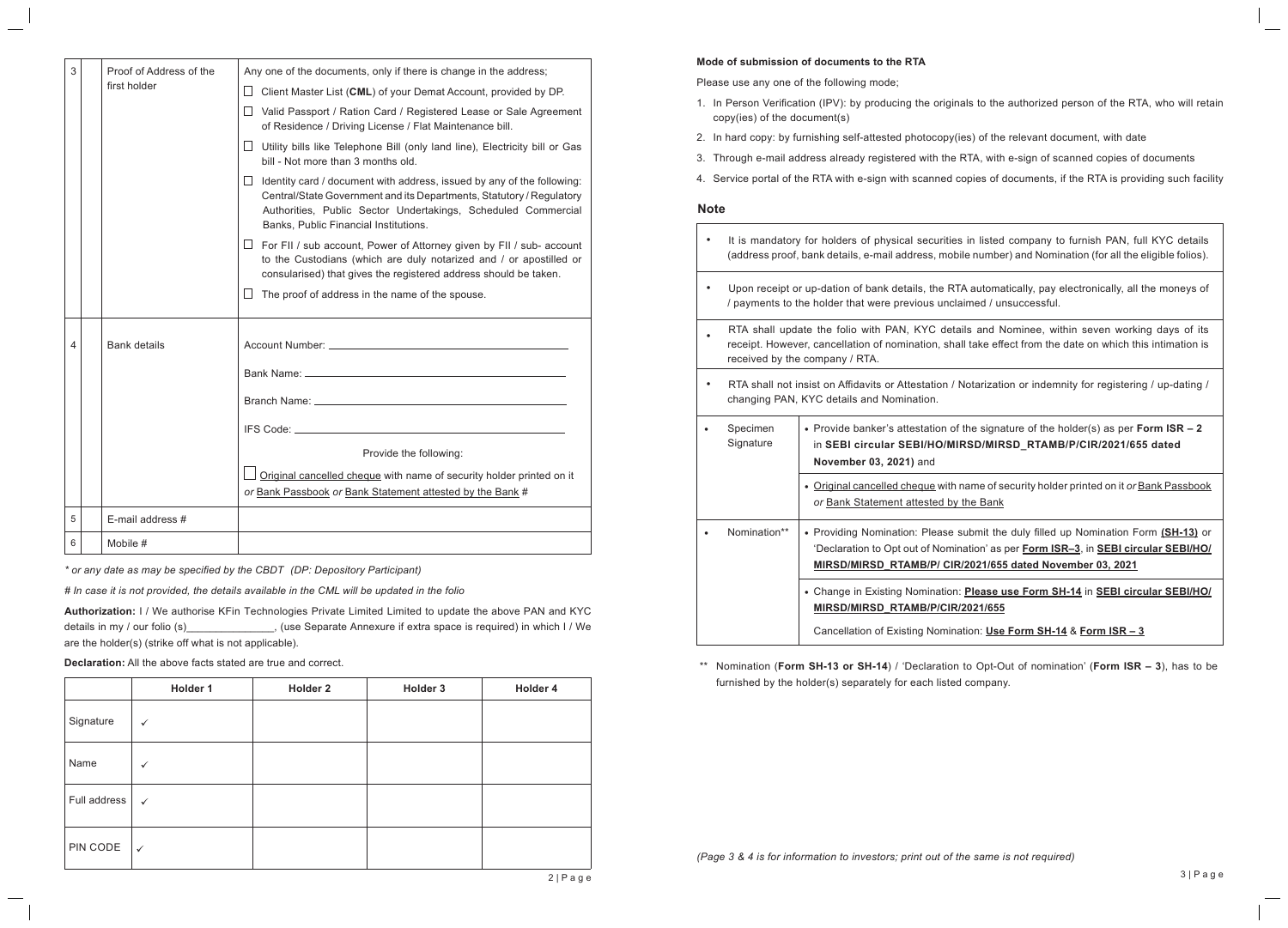#### **Mode of submission of documents to the RTA**

Please use any one of the following mode;

- 1. In Person Verification (IPV): by producing the originals to the authorized person of the RTA, who will retain copy(ies) of the document(s)
- 2. In hard copy: by furnishing self-attested photocopy(ies) of the relevant document, with date
- 3. Through e-mail address already registered with the RTA, with e-sign of scanned copies of documents
- 4. Service portal of the RTA with e-sign with scanned copies of documents, if the RTA is providing such facility

### **Note**

|           | It is mandatory for holders of physical securities in listed company to furnish PAN, full KYC details<br>(address proof, bank details, e-mail address, mobile number) and Nomination (for all the eligible folios).                           |                                                                                                                                                                                                                                         |  |
|-----------|-----------------------------------------------------------------------------------------------------------------------------------------------------------------------------------------------------------------------------------------------|-----------------------------------------------------------------------------------------------------------------------------------------------------------------------------------------------------------------------------------------|--|
|           | Upon receipt or up-dation of bank details, the RTA automatically, pay electronically, all the moneys of<br>/ payments to the holder that were previous unclaimed / unsuccessful.                                                              |                                                                                                                                                                                                                                         |  |
|           | RTA shall update the folio with PAN, KYC details and Nominee, within seven working days of its<br>receipt. However, cancellation of nomination, shall take effect from the date on which this intimation is<br>received by the company / RTA. |                                                                                                                                                                                                                                         |  |
|           | RTA shall not insist on Affidavits or Attestation / Notarization or indemnity for registering / up-dating /<br>changing PAN, KYC details and Nomination.                                                                                      |                                                                                                                                                                                                                                         |  |
|           | Specimen<br>Signature                                                                                                                                                                                                                         | • Provide banker's attestation of the signature of the holder(s) as per Form $ISR - 2$<br>in SEBI circular SEBI/HO/MIRSD/MIRSD_RTAMB/P/CIR/2021/655 dated<br>November 03, 2021) and                                                     |  |
|           |                                                                                                                                                                                                                                               | . Original cancelled cheque with name of security holder printed on it or Bank Passbook<br>or Bank Statement attested by the Bank                                                                                                       |  |
| $\bullet$ | Nomination**                                                                                                                                                                                                                                  | • Providing Nomination: Please submit the duly filled up Nomination Form (SH-13) or<br>'Declaration to Opt out of Nomination' as per Form ISR-3, in SEBI circular SEBI/HO/<br>MIRSD/MIRSD RTAMB/P/ CIR/2021/655 dated November 03, 2021 |  |
|           |                                                                                                                                                                                                                                               | • Change in Existing Nomination: Please use Form SH-14 in SEBI circular SEBI/HO/<br>MIRSD/MIRSD RTAMB/P/CIR/2021/655                                                                                                                    |  |
|           |                                                                                                                                                                                                                                               | Cancellation of Existing Nomination: Use Form SH-14 & Form ISR - 3                                                                                                                                                                      |  |

\*\* Nomination (**Form SH-13 or SH-14**) / 'Declaration to Opt-Out of nomination' (**Form ISR – 3**), has to be furnished by the holder(s) separately for each listed company.